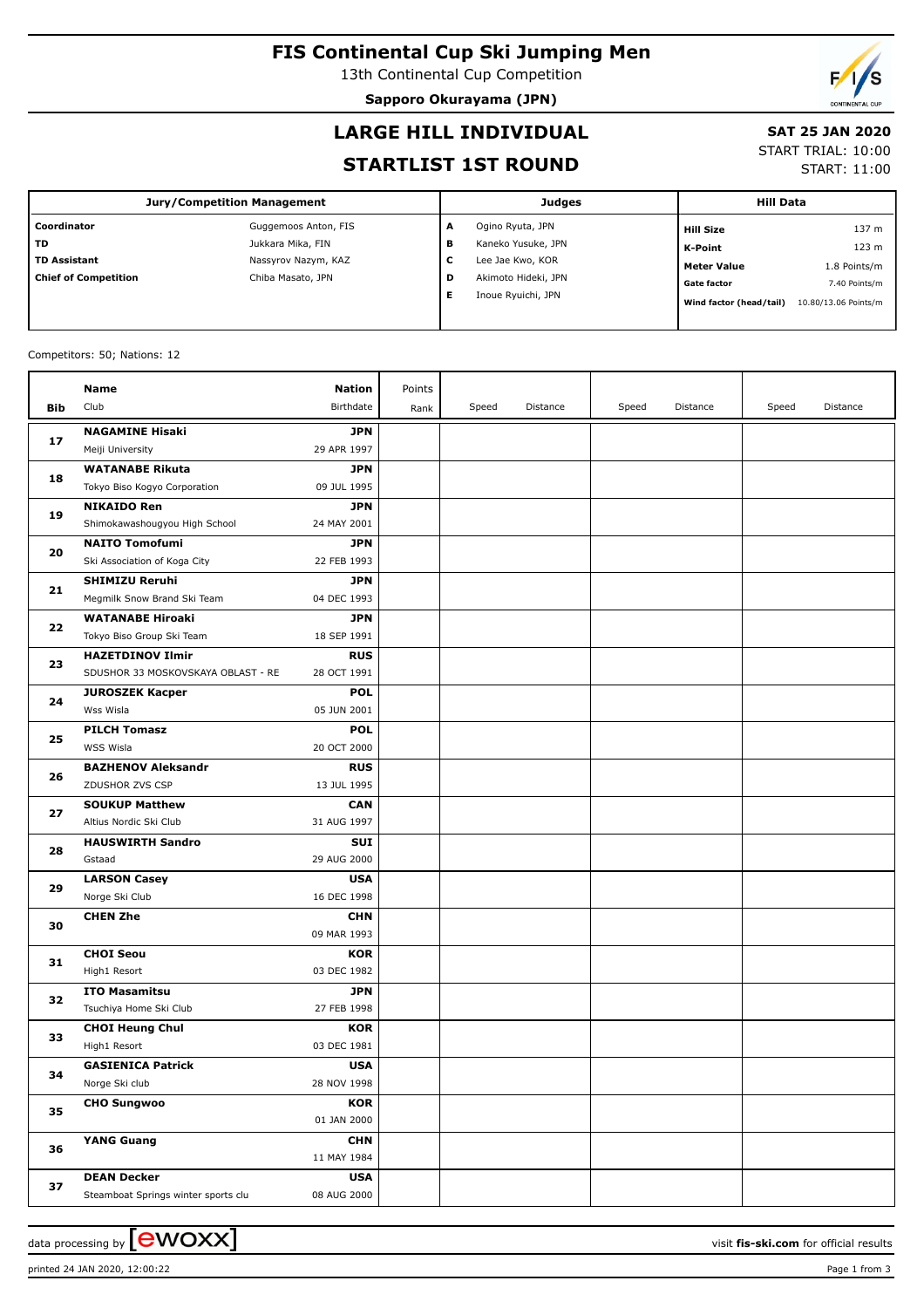# **FIS Continental Cup Ski Jumping Men**

13th Continental Cup Competition

**Sapporo Okurayama (JPN)**



### **LARGE HILL INDIVIDUAL**

# **SAT 25 JAN 2020**

### **STARTLIST 1ST ROUND**

START TRIAL: 10:00

|     |                                                                          |           |       | SIARILISI ISI KUUNU |       |          |       | START: 11:00 |
|-----|--------------------------------------------------------------------------|-----------|-------|---------------------|-------|----------|-------|--------------|
|     | Name<br>Nation                                                           | Points    |       |                     |       |          |       |              |
| Bib | Club<br>Birthdate                                                        | Rank      | Speed | Distance            | Speed | Distance | Speed | Distance     |
|     |                                                                          |           |       |                     |       |          |       |              |
| 38  | <b>HU Jingtao</b><br><b>CHN</b><br>02 NOV 2001                           |           |       |                     |       |          |       |              |
|     | <b>WINTER Paul</b><br><b>GER</b>                                         | 15        |       |                     |       |          |       |              |
| 39  | SC Willingen<br>05 OCT 1997                                              | 55.       |       |                     |       |          |       |              |
|     | <b>SCHULER Andreas</b><br><b>SUI</b>                                     | 18        |       |                     |       |          |       |              |
| 40  | Einsiedeln<br>30 DEC 1995                                                | 51.       |       |                     |       |          |       |              |
|     | <b>KASAI Noriaki</b><br><b>JPN</b>                                       | 36        |       |                     |       |          |       |              |
| 41  | Tsuchiya Home Ski Team<br>06 JUN 1972                                    | 40.       |       |                     |       |          |       |              |
|     | <b>TOCHIMOTO Shohei</b><br><b>JPN</b>                                    | 43        |       |                     |       |          |       |              |
| 42  | Megmilk Snow Brand Ski Team<br>21 DEC 1989                               | 37.       |       |                     |       |          |       |              |
|     | <b>WASEK Pawel</b><br><b>POL</b>                                         | 45        |       |                     |       |          |       |              |
| 43  | WSS Wisla<br>02 JUN 1999                                                 | 36.       |       |                     |       |          |       |              |
| 44  | <b>MAERKL Kilian</b><br><b>GER</b>                                       | 46        |       |                     |       |          |       |              |
|     | Sc Partenkirchen<br>10 APR 2000                                          | 35.       |       |                     |       |          |       |              |
| 45  | <b>ITO Kenshiro</b><br><b>JPN</b>                                        | 47        |       |                     |       |          |       |              |
|     | Megmilk Snow Brand Ski Team<br>08 JAN 1990                               | 34.       |       |                     |       |          |       |              |
| 46  | <b>MYHREN Mats Bjerke</b><br><b>NOR</b>                                  | 52        |       |                     |       |          |       |              |
|     | Soere Aal<br>23 SEP 1997                                                 | 33.       |       |                     |       |          |       |              |
| 47  | <b>RESINGER Peter</b><br><b>AUT</b>                                      | 65        |       |                     |       |          |       |              |
|     | SV Schwarzach<br>28 JUN 2000                                             | 31.       |       |                     |       |          |       |              |
| 48  | <b>SELL Adrian</b><br><b>GER</b>                                         | 67        |       |                     |       |          |       |              |
|     | Sv Messstetten<br>28 APR 1998                                            | 29.       |       |                     |       |          |       |              |
| 49  | <b>RAIMUND Philipp</b><br><b>GER</b>                                     | 71        |       |                     |       |          |       |              |
|     | Sc Oberstdorf<br>23 JUN 2000                                             | 27.       |       |                     |       |          |       |              |
| 50  | <b>MURANKA Klemens</b><br><b>POL</b><br>TS Wisla Zakopane<br>31 AUG 1994 | 74<br>25. |       |                     |       |          |       |              |
|     | <b>TEPES Jurij</b><br><b>SLO</b>                                         | 79        |       |                     |       |          |       |              |
| 51  | SD Dolomiti<br>14 FEB 1989                                               | 22.       |       |                     |       |          |       |              |
|     | <b>SEMENIC Anze</b><br><b>SLO</b>                                        | 84        |       |                     |       |          |       |              |
| 52  | <b>NSK TRZIC FMG</b><br>01 AUG 1993                                      | 21.       |       |                     |       |          |       |              |
|     | <b>ROTH Luca</b><br><b>GER</b>                                           | 92        |       |                     |       |          |       |              |
| 53  | Sv Messstetten<br>14 APR 2000                                            | 20.       |       |                     |       |          |       |              |
|     | <b>NOR</b><br><b>GRANERUD Halvor Egner</b>                               | 96        |       |                     |       |          |       |              |
| 54  | Asker Skiklubb<br>29 MAY 1996                                            | 18.       |       |                     |       |          |       |              |
| 55  | <b>PAVLOVCIC Bor</b><br><b>SLO</b>                                       | 106       |       |                     |       |          |       |              |
|     | Nd Ratece planica<br>27 JUN 1998                                         | 17.       |       |                     |       |          |       |              |
| 56  | <b>WOHLGENANNT Ulrich</b><br><b>AUT</b>                                  | 117       |       |                     |       |          |       |              |
|     | SK Kehlegg-Vorarlberg<br>01 AUG 1994                                     | 16.       |       |                     |       |          |       |              |
| 57  | <b>HAMANN Martin</b><br><b>GER</b>                                       | 135       |       |                     |       |          |       |              |
|     | SG Nickelhuette Aue<br>10 APR 1997                                       | 13.       |       |                     |       |          |       |              |
| 58  | <b>IWASA Yuken</b><br><b>JPN</b>                                         | 147       |       |                     |       |          |       |              |
|     | Tokyo Biso Group Ski Team<br>02 JUL 1999                                 | 11.       |       |                     |       |          |       |              |
| 59  | <b>NOR</b><br><b>HAARE Anders</b>                                        | 147       |       |                     |       |          |       |              |
|     | Vikersund IF<br>07 DEC 1999                                              | 11.       |       |                     |       |          |       |              |
| 60  | <b>SCHIFFNER Markus</b><br><b>AUT</b>                                    | 194       |       |                     |       |          |       |              |
| 61  | UVB Hinzenbach-Oberoesterreich<br>05 JUN 1992                            | 8.        |       |                     |       |          |       |              |
|     | <b>SLO</b><br><b>JELAR Ziga</b><br>Sk Triglav kranj<br>22 OCT 1997       | 195<br>7. |       |                     |       |          |       |              |
|     | <b>RINGEN Sondre</b><br><b>NOR</b>                                       | 263       |       |                     |       |          |       |              |
| 62  | Baekkelagets SK<br>09 OCT 1996                                           | 6.        |       |                     |       |          |       |              |
|     | <b>AIGNER Clemens</b><br><b>AUT</b>                                      | 358       |       |                     |       |          |       |              |
| 63  | SV Innsbruck-Bergisel-Tirol<br>02 FEB 1993                               | 4.        |       |                     |       |          |       |              |
|     |                                                                          |           |       |                     |       |          |       |              |

data processing by **CWOXX**  $\blacksquare$